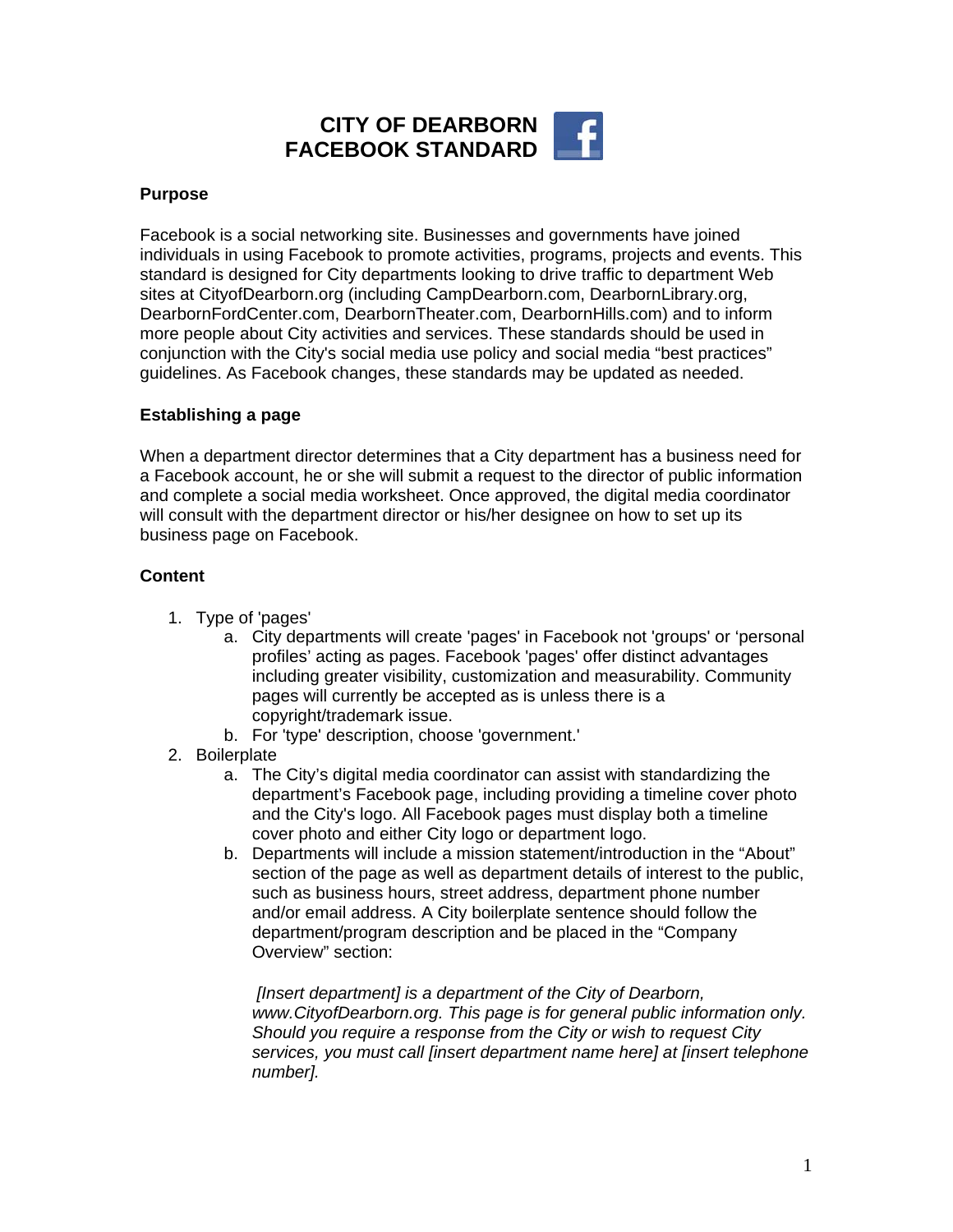*Please also be aware that, under certain circumstance, content appearing on this page may be subject to Michigan's public records laws and subject to disclosure by the City as required by law. This may include information about you that you make available through your privacy settings on this site on your own pages.*

If comments are turned on, the department Facebook page should include a link to the City's social media policies (www.cityofdearborn.org/socialmediapolicies), including the full text of the City's Facebook Comment Policy, which page administrators will adhere to while moderating page comments.

- 3. Link to the City
	- a. A link to www.CityofDearborn.org will be included in the "Contact Info" section.
	- b. City department and project pages should be page favorites of other City Facebook pages.
- 4. Page naming
	- a. Page names should be descriptive of the department.
	- b. Departments will choose carefully with consideration for abbreviations, slang iterations, etc. For instance, "Dbn" is the widely accepted abbreviation for "Durban" on Twitter. Using the full word "Dearborn" is recommended when naming any page.
	- c. The director of public information will approve proposed names.
- 5. Page administrators
	- a. A successful page requires "babysitting." Each department Facebook page requires a main administrator who is responsible for monitoring the Facebook page on a daily basis and sustaining the page long term. Department will designate a back-up administrator in the primary administrator's absence.
	- b. The department's Facebook administrator is responsible for making sure content is not stale and that questions from page visitors are answered in a timely manner. Posting a new status update once per day is ideal. The minimum a page should be updated is once per week. Posts on behalf of the City should be approved by the department's Facebook administrator or a designated alternate.
	- c. Facebook administrators must work with the digital media coordinator on producing and sharing a monthly content calendar.
	- d. Page administrators managing City accounts are required to meet regularly with the digital media coordinator and other City social managers to discuss content ideas, best practices, policies, etc.
	- e. The digital media coordinator should be given administrative access to all Facebook pages.
- 6. Comments
	- a. Comments to a department's Facebook timeline generally will be allowed but may be turned off on a case-by-case basis with request from the department and approval from the director of public information.
	- b. Page administrators shall be responsive to constituents who communicate via Facebook's comment and personal message functions. Communication with constituents and fans will be timely and consistent